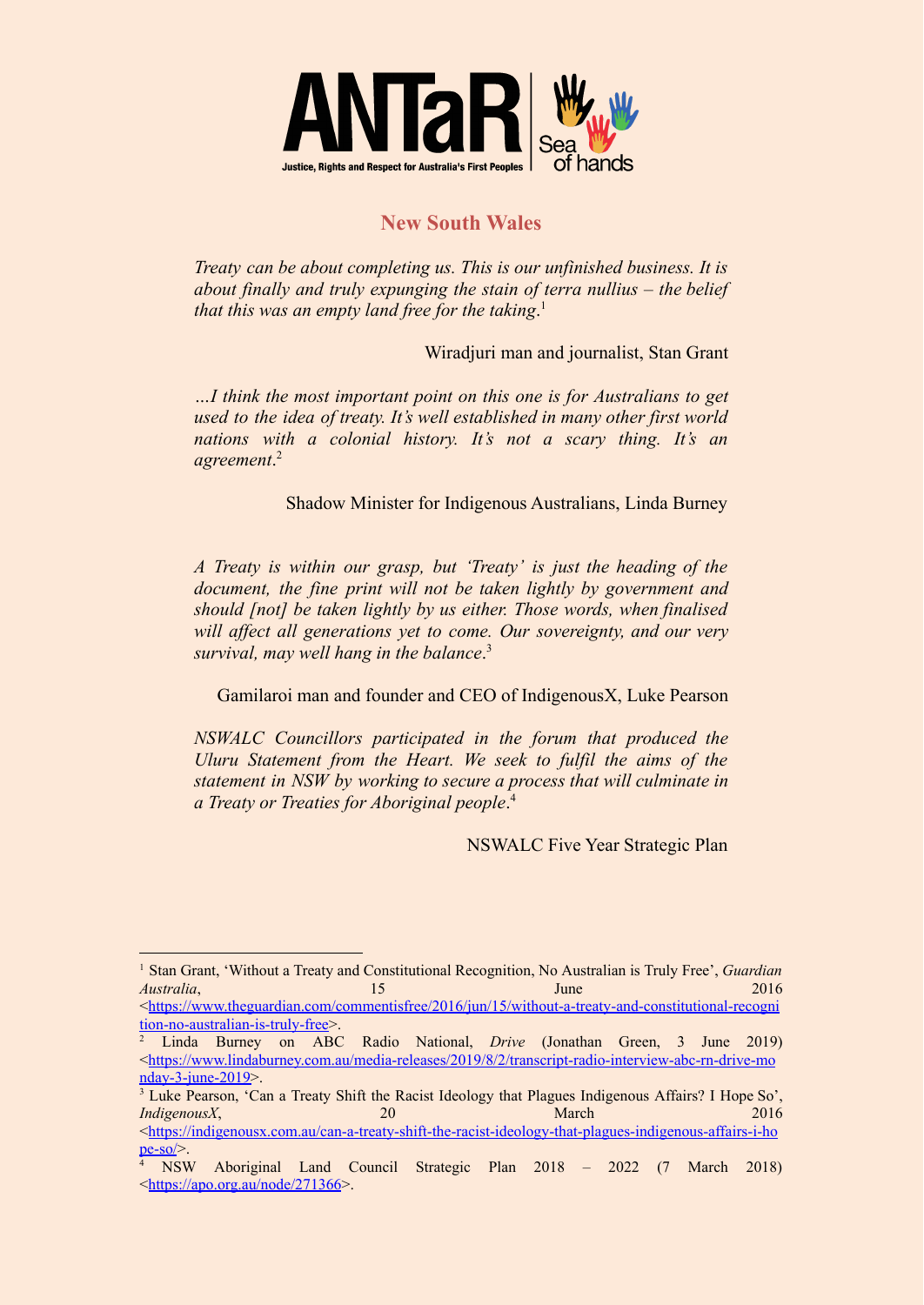## **What is Treaty?**

Australian governments and First Nations communities across the continent have signed many agreements.<sup>5</sup> These include significant arrangements about land rights, native title, and co-management of resources. But these are not treaties. A treaty is a special kind of agreement.

Treaty involves three elements: recognition of Indigenous people as polities, negotiation, and lastly a settlement of claims that provides for Indigenous self-government.

The conditions are important. A treaty is an instrument that is designed to improve the lives of First Nations communities and aims to secure the foundations for a just relationship between Indigenous peoples and the State.

The British negotiated treaties with the Indigenous peoples they met in North America and Aotearoa New Zealand, but they did not do so on this continent. The lack of treaty meant that Australian law disregarded the rights and interests of First Nations peoples.

## **What is the history of Treaty in NSW?**

New South Wales is Australia's first state. It was here that the original failure to recognise First Nations peoples' sovereignty was made.

In 1770, Captain James Cook and the Endeavour arrived on the lands of the Gweagal people at Kamay. Cook had been instructed to take possession of the continent with the 'consent of the natives'.<sup>6</sup> Cook did not ask permission to land. Neither did he seek the consent of the people who had cared for country for over 60,000 years, when he later claimed possession of the eastern half of the continent for King George III.

In January 1788, that original failure was repeated when Captain Arthur Philip and the First Fleet arrived on the lands of the Gadigal people at what became Port Jackson. Captain Philip also did not ask permission to land. Neither did he ask permission to stay.

The British may have been unwilling to pursue a treaty, but Aboriginal people were energetic in seeking to enforce their rights to their land and resources. For example, Eora warrior Woolarawarre Bennelong engaged with Governor Phillip over several years in an effort to 'establish his clan … in an enduring reciprocal relationship with the British'<sup>7</sup>

<sup>5</sup> Material in this factsheet is drawn from George Williams and Harry Hobbs, *Treaty* (Federation Press, 2<sup>nd</sup> ed, 2020).

<sup>6</sup> Secret Instructions from Baron Ed Hawke, Sir Piercy Brett and Lord C Spencer to James Cook, 30 July 1768, 1.

<sup>7</sup> Inga Clendinnen, *Dancing with Strangers: Europeans and Australians at First Contact* (Cambridge University Press, 2005) 272.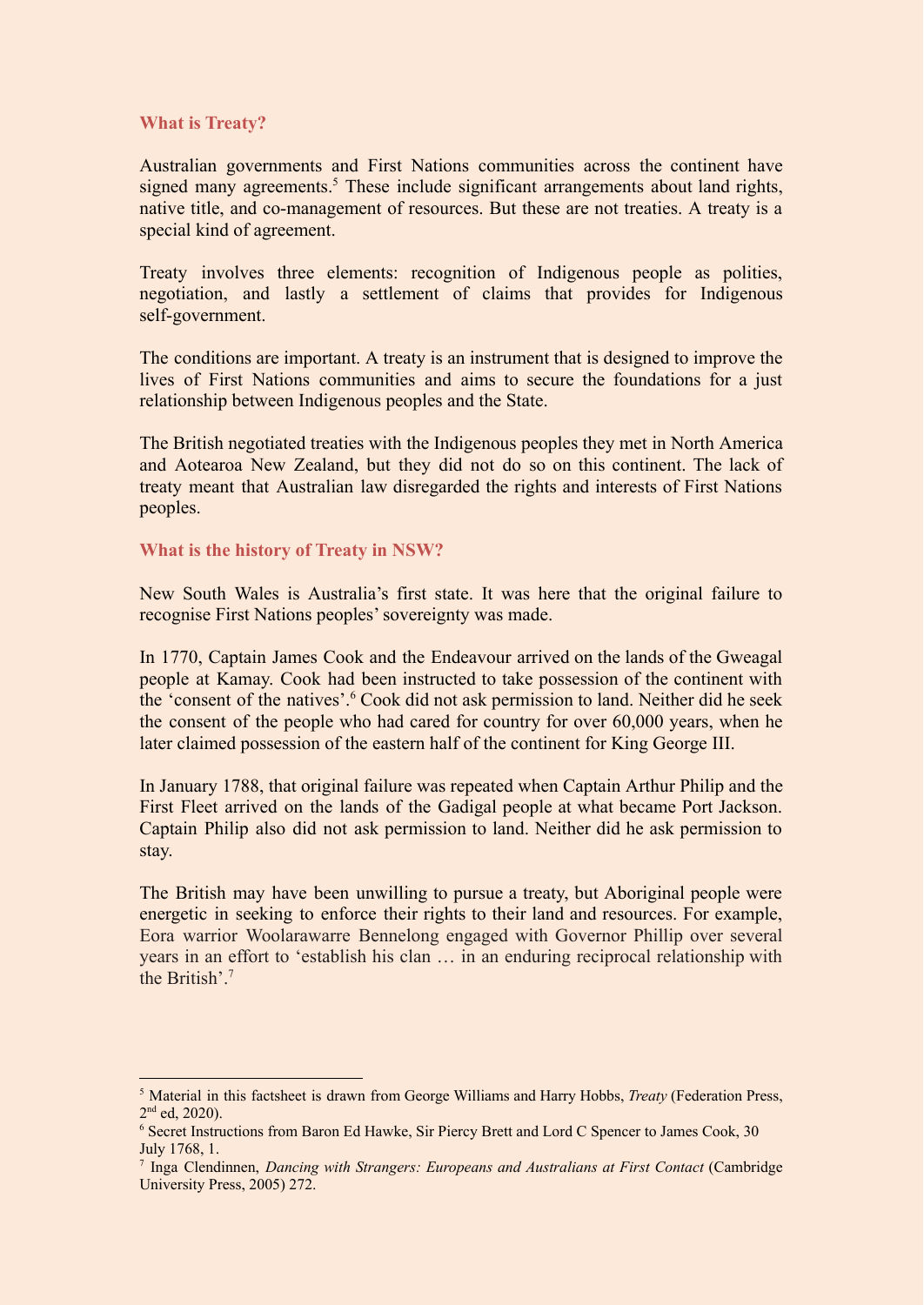In October 1790, Burramattagal elder Maugaron explained to Governor Phillip that his people were angry at the invasion and settlement of their lands at Parramatta. Grace Karskens records Phillip's response:

instead of attempts at compromise or amelioration one might expect from a governor so committed to peaceful relations, Phillip simply reinforced the detachment at Parramatta with more soldiers.<sup>8</sup>

NSW has the largest population of First Nations peoples in the country. It is not surprising that NSW First Nations communities have been active in the push for treaty and land rights. The Aboriginal Tent Embassy, established in 1972, was created by four young Aboriginal men from Redfern – Michael Anderson, Billy Craigie, Bertie Williams, and Tony Coorey.

Several years later in 1977, over 200 Aboriginal community representatives and individuals met at the Black Theatre in Redfern to discuss land rights. The Conference led to the establishment of the first state-wide community land rights organisation. The non-statutory NSW Aboriginal Land Council was integral in driving the passage of the NSW *Aboriginal Land Rights Act* in 1983. During the Second Reading Speech, Frank Walker, the Minister for Aboriginal Affairs, connected the purpose of the bill to treaty, noting that the premise of the Bill:

rejects the approach of our forebears who denied Aboriginal ownership and failed to follow the example of the United States of America, New Zealand and Canada by entering into treaties with the original inhabitants<sup>9</sup>

Despite this recognition, the Act did not facilitate nor lead to the negotiation of treaties.

## **Where are we up to?**

The **New South Wales Aboriginal Land Council** (NSWALC) is the State's peak representative body in Aboriginal Affairs, protecting the interests and furthering the aspirations of its members and the broader Aboriginal community. In 2017, NSWALC announced that the negotiation of a treaty was one of the key priorities of its five-year Strategic Plan (2018-2022). NSWALC councillors participated in the First Nations Constitutional Convention that culminated in the historic *Uluru Statement from the Heart*.

NSWALC seeks to 'fulfil the aims of (that) statement in NSW by working to secure a process that will culminate in a Treaty or Treaties for Aboriginal people'. Specifically, NSWALC called for both sides of State politics to progress the signing of a treaty between government and the First Peoples of New South Wales, stating that 'working together towards a Treaty presents an opportunity to heal the past' and a 'practical

<sup>8</sup> Grace Karskens, 'Philip and the Eora: Governing Race Relations in the Colony of New South Wales' (2016) 5(1) *Sydney Journal* 39, 50.

<sup>&</sup>lt;sup>9</sup> Cited in New South Wales Aboriginal Land Council, 'Our History' < [https://alc.org.au/our-history/>](https://alc.org.au/our-history/).